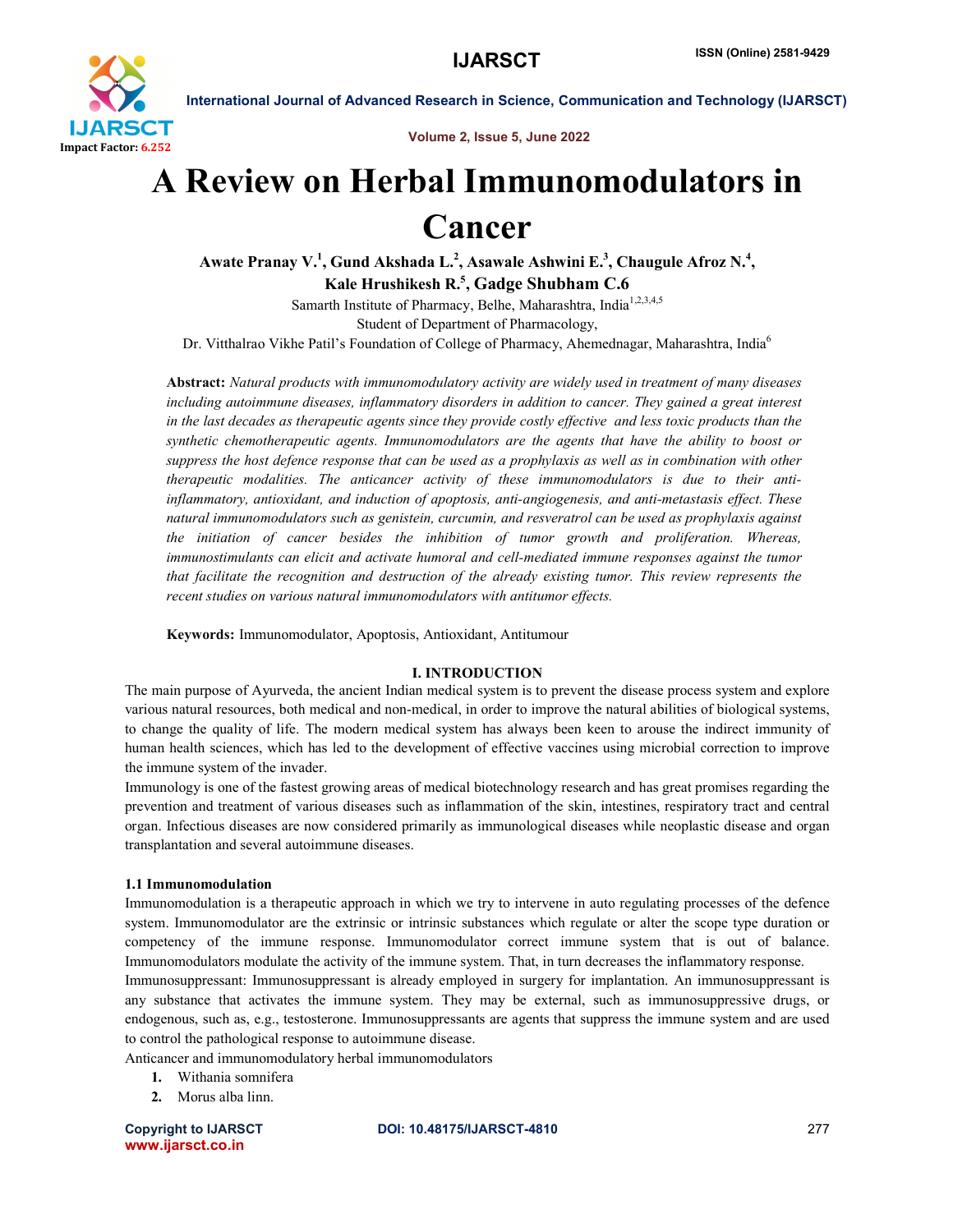# **IJARSCT**



# International Journal of Advanced Research in Science, Communication and Technology (IJARSCT)

#### Volume 2, Issue 5, June 2022

- 3. Panax ginseng.
- 4. Curcuma longa.
- 5. Catharanthus roses.
- 6. Syzygium aromaticum.

#### A. *Withania somnifera*

Withania somnifera also known as winter cherry or ashwagandha. This plant grows in india and Africa. It belongs to kingdom plantae, order - solanales and family - solanaceae.Genus and species are withania andsomnifera respectively. Roots are collected from the respective plant ashwagandha then it is cleaned and dried properly. Preparation of powder from root of ashwagandha and different pharmaceutical activities are performed. Even marketed preparations are available.



Fig 01- Root powder

# **MOA**

he powder formulation of *withania somnifera* inhibit the fatty acidsynthesis and proliferation of the cancerous cells formed in cancer treatment. Root extract contains phytoconstituents such as withaferin A, withanolide A, withanolide B, withnolide C and withanone. This constituents leads to mechanism of apoptosis. After occurence of apotosis, DNA sequencingchanges and ICD induction takes place. Finallyadenosine triphosphate is released and cell activation continues.

# B. *Morus alba linn*

Morus albaalso called as silkworm mulberry, common mulberry and white mulberry. Lifespan of this plant is short. Some plant specimen are identify by the humans more than 250 years ago. This plant is found in countries like United States , Mexico, Australia, India, Iran, Turkey and many more. Kingdom of this plant is plantae , order- rosales , familymoraceae. Genus and species of this plant is morus and alba respectively. For the production of commercial silk the white mulberry is widely cultivated to feed the silkworm.



Fig 02 – Fruits of *Morus alba linn*

DOI: 10.48175/IJARSCT-4810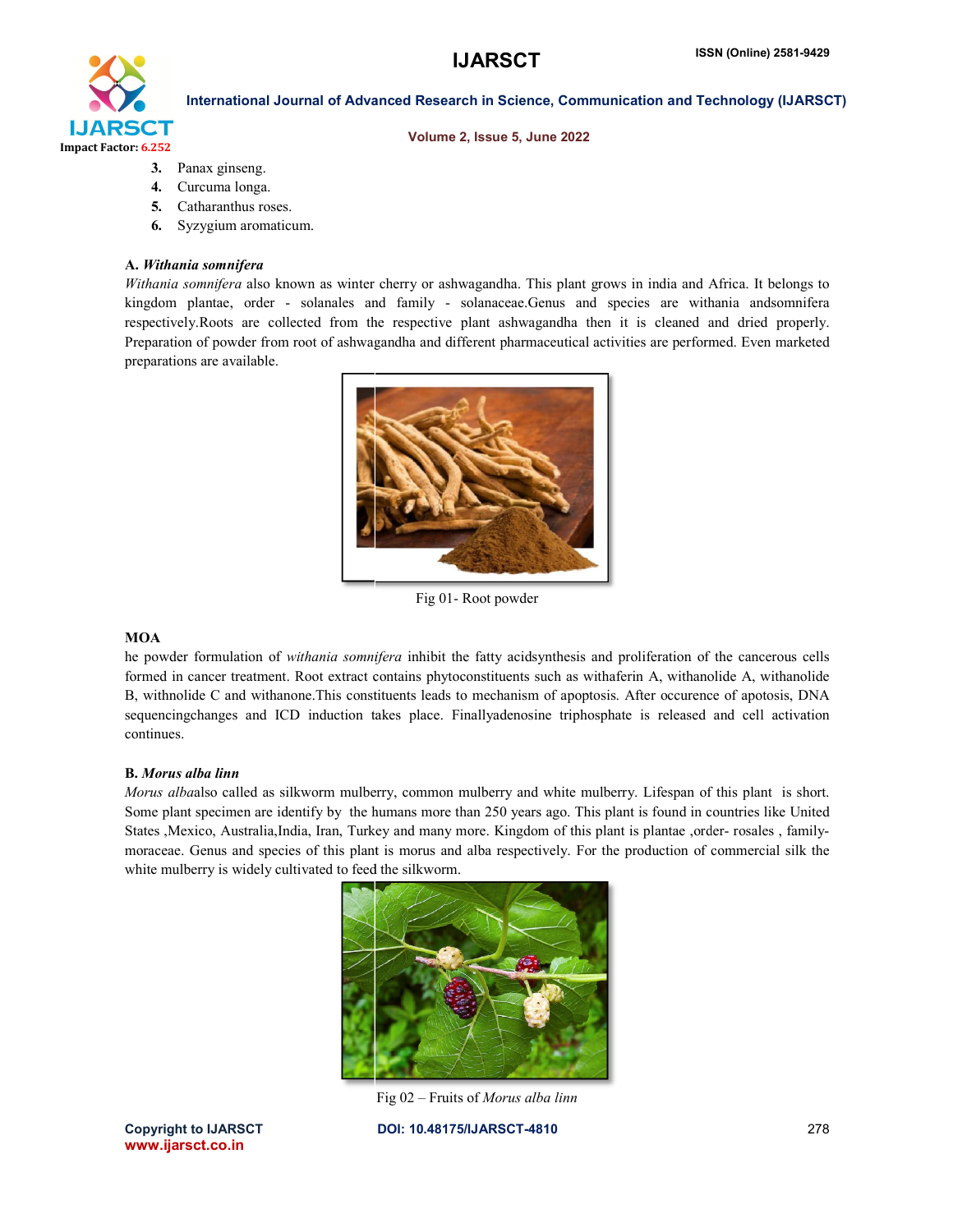# **IJARSCT**



# International Journal of Advanced Research in Science, Communication and Technology (IJARSCT)

# Volume 2, Issue 5, June 2022

# MOA –Ways of mechanism

- 1. The formulation is obtained from *Morus albaL* fruits. In cancerous cells TLRA activates in macrophasic state, and afterwards tumour cells starts to die. The proliferation of the new cell generation continues.
- 2. In second mechanism, firstly TLDa activates in macrophasic state. In cancerous cells, antigen is presentwhich is directly attacked and killed byMulberrofuran G which is present in *Morus alba L* fruits.
- 3. In third mechanism, TLDa is activated in macrophasic state.In Nk cells, antigens are present on cytokinin. Where as cytokinins are occurred in plasma cells and those cells breakdowns the tumor cells.

# C*. Panax ginseng*

Panax ginseng is called as Chinese ginseng and Asian or Korean ginseng. The active constituents from roots are extracted for treatment of cancer. This plant generally grows on mountain. Lifespan of this plant is very high. It have<br>kingdom-plantae, order-apiales, family-araliaceae. Genus and species is panax and ginseng respectively kingdom-plantae, order-apiales, family-araliaceae. Genus and species is panax and ginseng respective



Fig 03 – Roots of *Panax ginseng*

# **MOA**

20(s) Rh2 (rhodium ion) is the main constituent of *P ginseng*which is isolated from roots of *Pginseng ginseng*. The rhodium ion is carried by IL6 (interlukin). Forkilling of cancerous cells jack2 and stat3 pathways are followed. After this, tumor invasion takes place which kills cancerous cells.

# D. *Curcuma longa*

It is a flowering plant, family of this plant is zingiberaceae. Rhizomes of curcuma longa is used in Indian spices. It is found in the region of southeast asia. Temperature required for the growth of this plant is 20 to  $30^{\circ}$ c. Genus and species of this plant is curcuma and longa respectively. Rhizome are collected from the plant of *curcuma longa*, they were cleaned properly and boiled. After this, rhizomes were properly dried and grinded in mill, and atlast powder were collected.



Fig 04 – Rizome and powder of *Curcuma longa* DOI: 10.48175/IJARSCT-4810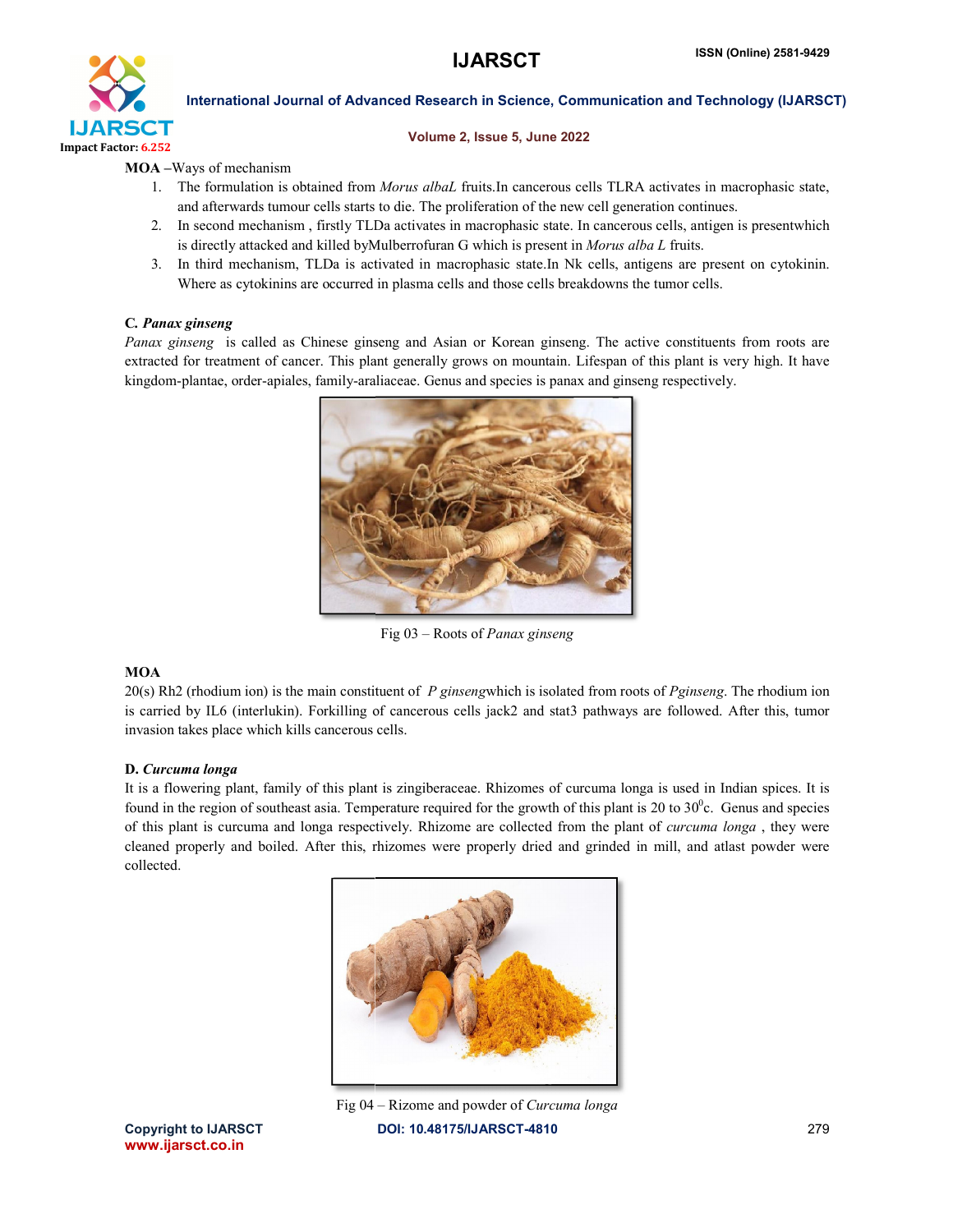# **IJARSCT**



International Journal of Advanced Research in Science, Communication and Technology (IJARSCT)

# Volume 2, Issue 5, June 2022

# **MOA**

Curcumin is a polyphenol extracted which is obtained from *curcoma longa*, which shows the antioxidant activity. The present review focuses on the cell signalling pathway belonging develpement and proliferation of new cell in cancer treatment. The drug is binded to EGFR (epidermal growth factor receptor). Ras protein are protooncogen mutated in the human cancer cell. This leads to occurrence of apoptosis in cancer cells, which leads to death of cancerous cells.

# E. *Catharanthus roseus*

the human cancer cell. This leads to occurrence of apoptosis in cancer cells, which leads to death of cancerous cells.<br> **E.** Catharanthus roseus<br>
Catharanthus roseus is also called as rose periwinkle, pink periwinkle, old the human cancer cell. This leads to occurrence of apoptosis in cancer cells, which leads to death of cancerous cells.<br> **E.** Catharanthus roseus<br>
Catharanthus roseus is also called as rose periwinkle, pink periwinkle, old species of this plant is catharanthus and roseus respectively.



Fig 05 Flower of Catharanthus roses

# **MOA**

The mechanism of action of vincristine and vinblastine is they binds to the microtubular protein tubulin in a dimeric The mechanism of action of vincristine and vinblastine is they binds to the microtubular protein tubulin in a dimeric<br>form. The drug tubulin complex gets add to the forming terminal end of the microtubules to eliminate ass this there is depolarization of microtubules. The results inobtain a mitotic arrest at the phase of metaphase which leads<br>to dissolution of the mitotic spindle and interference which leads to segregation of chromosomes.<br>F. to dissolution of the mitotic spindle and interference which leads to segregation of chromosomes.

# F. *Syzygium aromaticum*

to dissolution of the mitotic spindle and interference which leads to segregation of chromosomes.<br> **F. Syzygium aromaticum**<br>
Cloves are the aromatic flower buds of plant belonging to the family myrtaceae. It is found in th India and Maluku island. It is used as a spice flavouring agent or fragrance in consumer product like soap, toothpaste etc. Genus and species of this plant is syzygiumand aromaticum respectively.



Fig 06 - *Syzygium aromaticum*

Copyright to IJARSCT www.ijarsct.co.in

DOI: 10.48175/IJARSCT-4810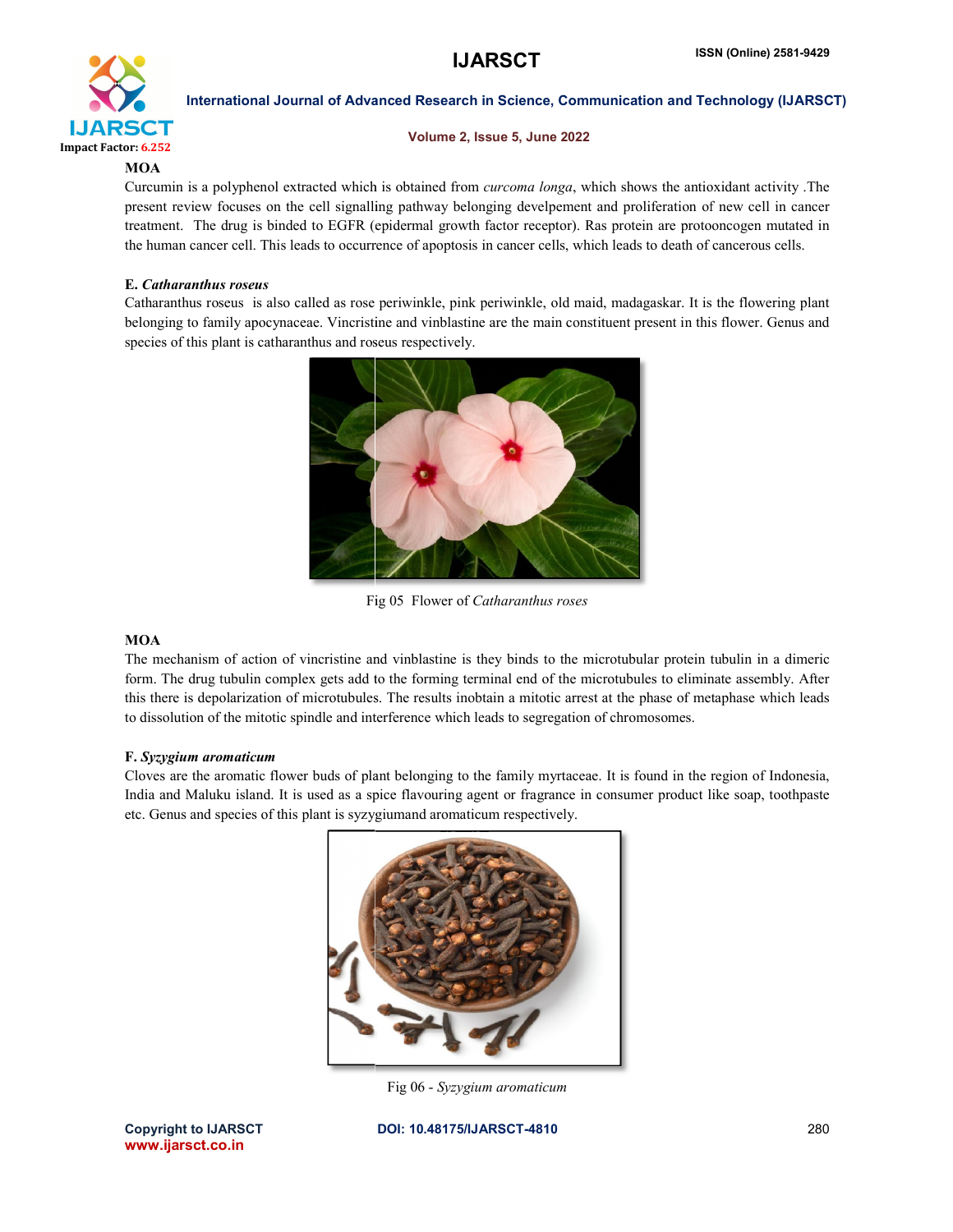

International Journal of Advanced Research in Science, Communication and Technology (IJARSCT)

# Volume 2, Issue 5, June 2022

# **MOA**

Eugenol is the active constituent present in clove (76%) which shows antioxidant activity in cancer treatment. In antioxidant anticancer activity there is inhibition of Nf-Kb activating factor i.e primarily initiated by bacterial endotoxin such as tumour necrosis. After this, the prostaglandin synthesis is reduced and decrease COX-2 activity. Occurrence of induction in cell cycles arrest in S-phase and induction of apoptosis cells cause death by reducing inflammatory cytokinin and enhancing the activity of cysplatin.

| II. ACTIVE CONSTITUENTS PRESENT IN ABOVE PLANTS |                                                                                                                                                                                                                                                                                                                                                                                                                                                                                             |
|-------------------------------------------------|---------------------------------------------------------------------------------------------------------------------------------------------------------------------------------------------------------------------------------------------------------------------------------------------------------------------------------------------------------------------------------------------------------------------------------------------------------------------------------------------|
| <b>PLANTS</b>                                   | <b>PHYTOCONSTITUENTS</b>                                                                                                                                                                                                                                                                                                                                                                                                                                                                    |
| Withania<br>1.<br>somnifera                     | Withanolides and withaferins have potential benefits against cancer.<br>Withasomniferin-A and 5-dehydrocy withanolide-R from aerial plant<br>parts have been studies for immunomodulatory effects. Withanolide D<br>causes aptosis in pancreatic cancer cells. Withanolide 5,6-de-epoxy-5-<br>en-7-one-17-hydroxy have found out activity against cancer of liver,<br>breast, colon and prostate. Root extract of ashwagandha has been<br>reported to be effective against cervical cancer. |
| Morus alba linn<br>2.                           | Phytochemical study have identified that it consist of terpenoids such<br>Betulinic acid, Ursolic acid in root bark. Alkaloids such as Morroles B-<br>F, $2\alpha$ , $3\beta$ -Dihydroxynortropane, $2\beta$ , $3\beta$ -Dihydroxynortropane, etc in<br>fruits. Flavonoids such as Gallocatechin, Gallocatechin gallate,<br>Kaempferol glucuronide, Morin, Quercetrin, etc in fruit. Phenolic acid<br>such as Ferulic acid, Gallic acid, etc in leaf and fruits.                            |
| 3 <sub>1</sub><br>Panax ginseng                 | Phytochemical study have identified that it consist of alkanes,<br>alkynynes, sterols, fatty acids, monoterpenes, lipids, carbohydrates,<br>amines, flavonoids, vitamins, amino acids, nucleic acids, inorganic<br>compounds and various enzymes.                                                                                                                                                                                                                                           |
| Curcuma longa<br>4.                             | Phytochemical study have identified that it consist of terpenoids,<br>flavonoids, phenolic compounds, organic acids, anthocyanin, tannins<br>and inorganic compounds. It consist of demethoxycurcumin and<br>Xanthorrhizol,<br>bisdemthoxycurcumin.<br>$\mathbf{a}$<br>bisabolane<br>type<br>οf<br>sesquiterpenoid compound is present. Other compounds include<br>xanthorrhizol, turmeronol, curdione, curcuzedoalide, curcumenol and<br>germacrone.                                       |
| Catharanthus<br>5.<br>roseus                    | It consist of anticancer agents such as bisindole/monoteroene,<br>vincristine, vinblastine, vindesine<br>and vinorelbine. Leaves of<br>Catharanthus roseus (vinorelbine)cures breast cancer. It contains more<br>than 120 terpenoid indole alkaloids.                                                                                                                                                                                                                                       |
| Syzygium<br>6.<br>aromaticum                    | Clove has main source of phenolic molecules like flavonoids,<br>hidroxibenzoic acids, hidroxiphenyl propens, eugenol. This have major<br>bioactive molecules such as gallic acid derivatives like hidrolizable and<br>tannins. Clove contains flavonoids such as quercetin and kamepfreol<br>and phenolic acids like ferulic, caffeic, ellagic and salicylic acids. Clove<br>flower buds consist of 18% of essential oils such as eugenol acetate,<br>eugenol and β-cariofileno.            |

Table 01: Phytoconstituents present in above plants